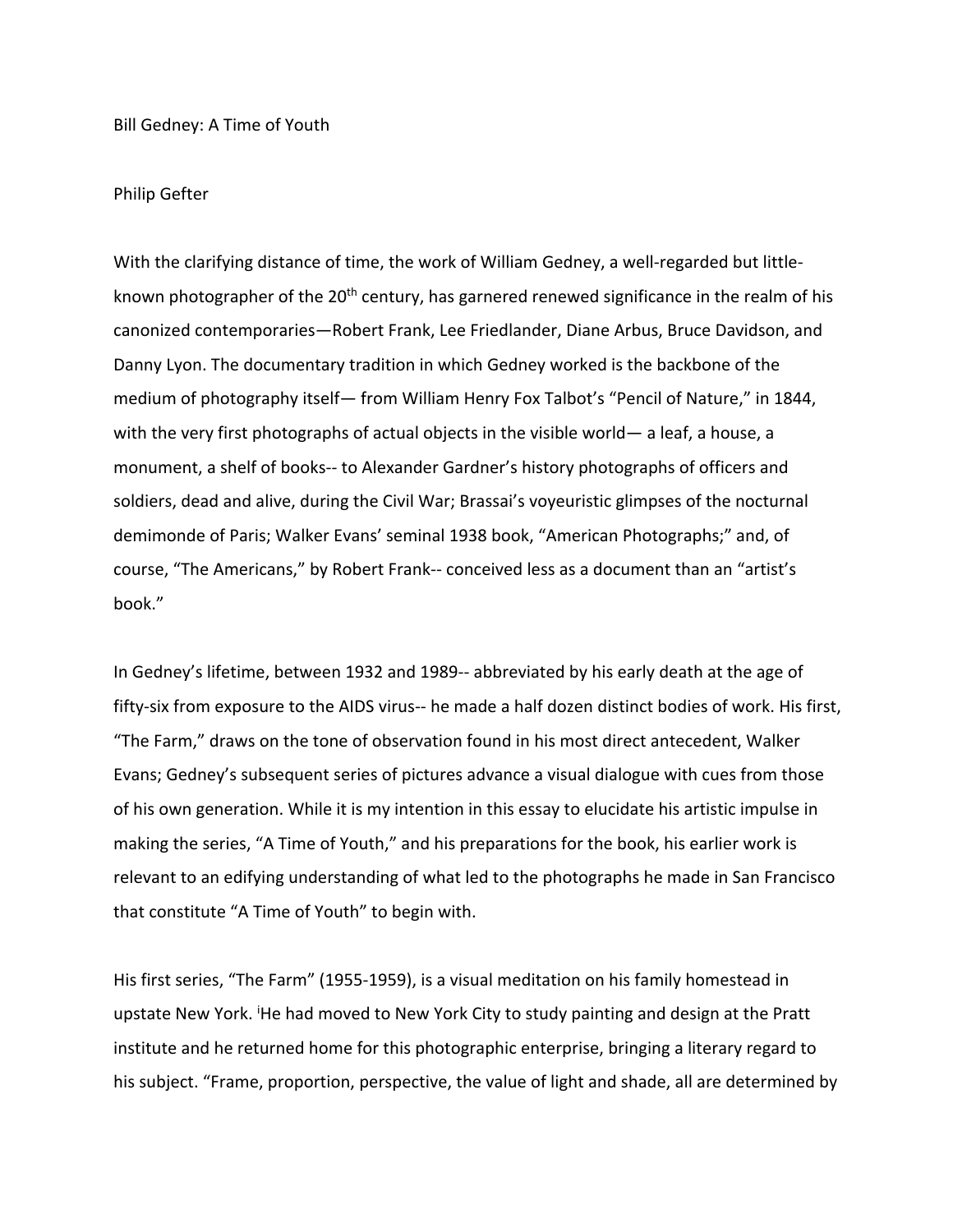the distance of the observing eye," wrote Eudora Welty in "One Writer's Beginnings," which Gedney would copy in his journal many years later. "His photographs of his grandparents on the farm are humble, straightforward in approach, and keen with clear-eyed observation, whether the image of a chair in sunlight by a window next to the bed or his grandfather stacking hay with a pitchfork.

Apart from the kinship in his pictures of "The Farm" to Walker Evans' photographs of tenant farmers in Hale County, Alabama in 1928, or Wright Morris' pictures of farm houses in the Western landscape, or Dorothea Lange's migrant farm workers during the Dust Bowl, Gedney's distinct signature grows in evidence throughout this series, in which he depicts the simplicity of daily existence with metaphorical resonance. His concise visual logic is a kind of invisible architecture out of which a feeling surfaces-- a glimmer, more often than not-- of his own sense of isolation, and longing. He made more than a few pictures of his grandmother, for example, either seen at the screen door staring out with idle reserve, **(illus. 1)** or sitting in a rocking chair in the afternoon light, her hands in her lap, gazing out the window with a same-as-it-ever-was resignation—waiting for a phantom something that seemed to be missing.

In 1964, Gedney traveled to Eastern Kentucky and sought out a family in the mining region of Appalachia as his next subject of photographic contemplation. For almost two weeks, he lived with Willie and Vivian Cornett and their twelve children in poverty-stricken Big Rock, Kentucky, immersing himself in their lives as a boarder-with-a-camera, photographing their daily interactions and activities as if he had always been a member of their family. Willie refused to take the two dollars a day Gedney offered him, but he was touched by the twenty-two dollars left on the table by the photographer with a thank you note upon his departure.<sup>iii</sup>

Gedney's pictures of the Cornett family are remarkable for their immediacy, intimacy, and surprising grace amidst the bleak circumstances of poverty. The brothers, often shirtless, ranging in age from pre-adolescence into early adulthood, are always tinkering with their broken-down cars, either huddled over an engine or standing around with cigarettes in their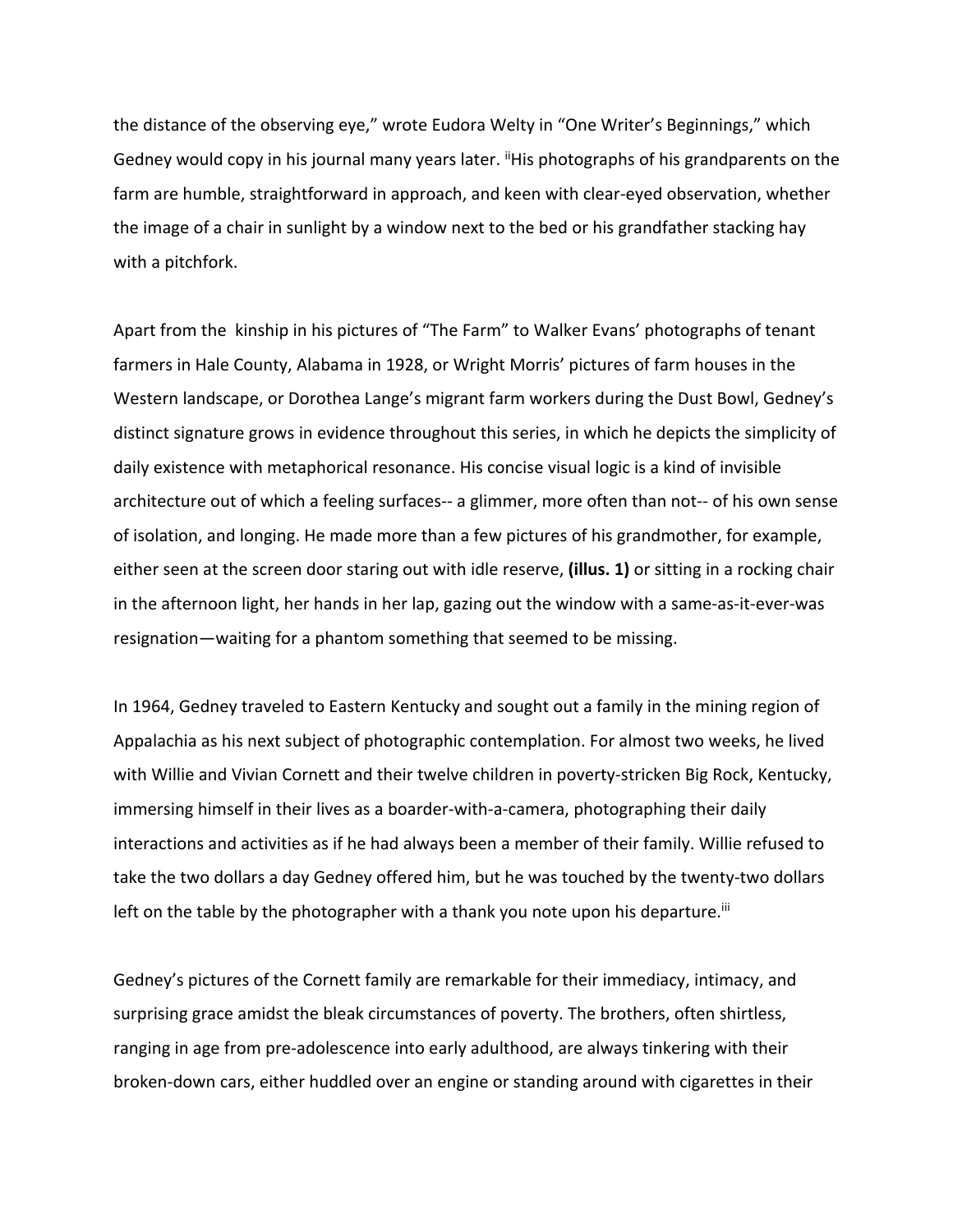hands. In one picture, five bare-chested brothers stand in a tribal circle around the stump of a tree, **(illus. 2)** conferring about something important, all of them staring at the ground, some with folded arms, others with hands in their back pockets, each one in isolated deliberation while Gedney captures their unintended choreographic gestures as a physical dialogue between one and another. "This photograph was about the relaxed and natural rhythms of those men's bodies- the drape of bare arms, necks, curved backs in repose, gestures that bespoke whole lives and their connections," writes Margaret Sartor, author and photographer (?). "The facts described a hard life and generations of it, but in this moment these men were also, undeniably*, beautiful*…." iv

Five years earlier, Bruce Davidson made a photographic series about a Brooklyn street gang, young men roughly the same age as the older Cornett brothers, perhaps as impoverished, whose urban swagger added a menacing aspect to their aimlessness. Davidson, at the time barely older than his subjects, insinuated himself into their lives to gain their trust, just as Gedney had with the Cornetts. Yet, aside from the respective intentions of the two photographers, the sexuality in Davidson's street gang pictures is palpable between the boys and their girlfriends while the sexuality in Gedney's pictures, such as it is, derives from the longing of the photographer, if not only for the touch of his subjects' skin, but, equally, the fraternal closeness that suffuses their daily activities.

Gedney left traces of what might be called his credo in journal inserts throughout his life. In 1983 he recorded this passage from an essay on writers in a book of collected writings called "Takes," by Lillian Ross: "They tried to set down what was true, what could be seen and heard and touched, what could be tested and confirmed by others: what was true. They wrote about particulars; they didn't generalize. They didn't analyze; they tried to understand but not over interpret. They did not indulge in flourishes; they did not feel a need to show off."  $\vee$  It is an apt description of his own approach to making art with the camera—without pretense or obvious style, allowing his subject matter to be what it is. Yet, because of his choices about what to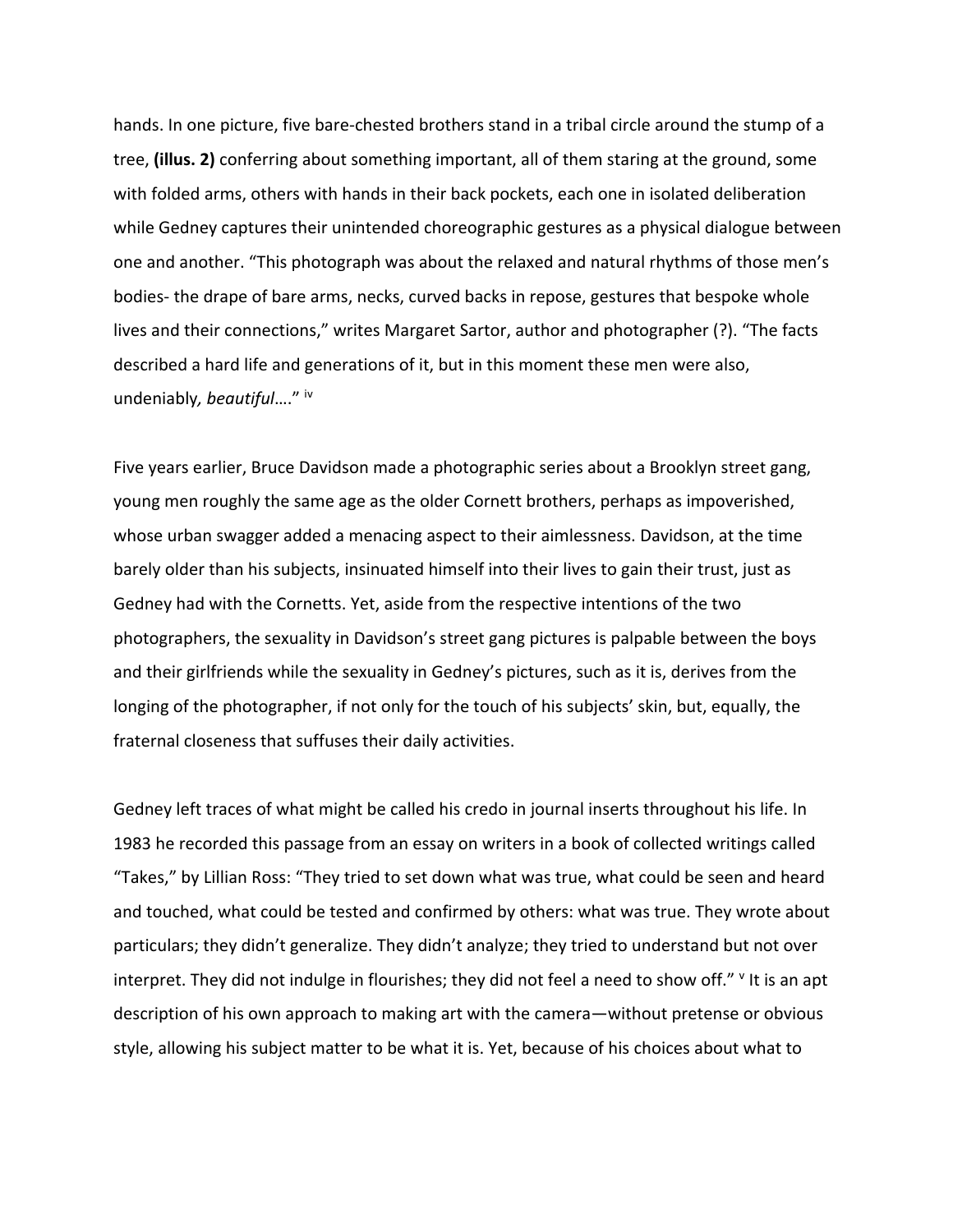shoot, where to stand, and when to release the shutter, the resulting pictures reflect his own intelligence and sensitivity, as a keen observer.

The emotional austerity in Gedney's rendering of "The Farm" strikes a telling counterpoint to the restless eroticism in the "Kentucky" work. "To love in this world is to be a fool, to open one's heart is to be hurt," Gedney wrote in his notebook in 1962, $\overline{v}$  a conclusion necessarily underscored by the punitive homophobic attitudes of mid-20<sup>th</sup> century America. It becomes clear from his notebooks that Gedney frequented gay clubs and engaged in casual sexual encounters with men, yet he kept that part of his life strictly partitioned from everything else. In 1963, while supporting himself with a job as a graphic designer at Time-Life Books, Gedney met Lee Friedlander and his wife, Maria. "He plunged into our domesticity-- walks in the woods near our house, meals with us and our two children, lots of talk of photographs, travel, music, films, books," Maria Friedlander recounted. "The visit over, Bill headed home to Brooklyn and to a life we didn't know very much about, the life of a loner, a very private man." **vii**Over the years, as their friendship deepened, Maria would ask him with some delicacy if he ever thought of marriage, and his answer was always "a bellowing laugh… a signature laugh… part of the Gedney vocabulary," she said. "Whenever Bill answered the question with that laugh or used it as a comment upon some statement I made, I learned that I had come upon a gate that he kept firmly closed."

In 1966, with recommendations from Walker Evans, who was then the picture editor at *Fortune*  magazine, and John Szarkowski, Director of the photography department at the Museum of Modern Art, Gedney was awarded a Guggenheim Fellowship. As Robert Frank had photographed across America on a Guggenheim in the mid-1950s, and Garry Winogrand followed, also on a Guggenheim, in 1964, Gedney , too, set out on his own systematic road trip across the country, making photographs along the way. Toward the end of this odyssey, he arrived in San Francisco and felt compelled to stay there and photograph for more than three months.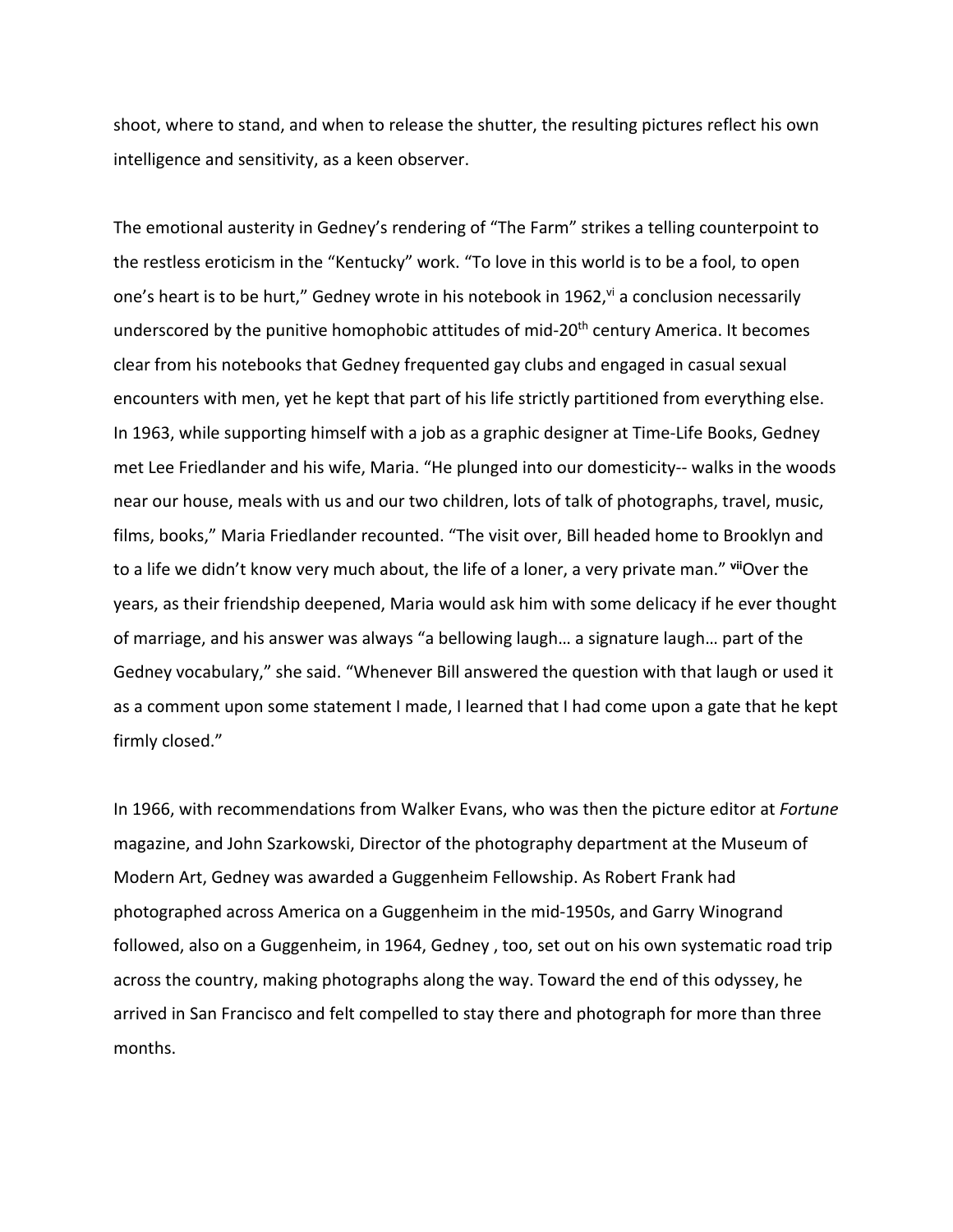Once again, just as he documented his own family in "The Farm" and insinuated himself into the Cornett family to make the "Kentucky" photographs, (surprisingly, he never made a deliberated photographic chronicle of his surrogate family-- the Friedlanders), while exploring the streets of San Francisco Gedney gravitated to a group of itinerant "hippies"—a "family" by any other name. He entered their communal circles and photographed them in the course of their daily activities as they squatted in one vacant house and, then, another, slept together on mattresses on the floor, sat around smoking cigarettes or getting stoned, gathered on stoops and in neighborhood parks, strummed guitars, played the recorder on the streets, and attended music festivals.

Gedney's subjects, a generation younger, were exploring a new way of being in opposition to the bourgeois conventions of his own youth. He could not know it at the time, but he was documenting the colonization of the "flower children" in what would become the very epicenter of the 1960s counterculture in an area of San Francisco that at the intersection of Haight and Ashbury Streets, where disenfranchised youth had migrated from all over the country to; the "Sexual Revolution" was born out of their unorthodox living arrangements that were communal by necessity as much as in tribal solidarity, and fueled by the heightened sensory stimulation of marijuana and psychedelic substances. The "Summer of Love" is a term that characterized the "Be-Ins" and "Happenings" in Golden Gate Park in 1967, only months after Gedney had completed his series. This "youthquake" was later given cultural definition as the "Age of Aquarius"—after a song in the emblematic Broadway musical, "Hair," in 1968, the same year Tom Wolfe published his seminal book of essays, "The Electric Kool-Aid Acid," about that mind-expanding cultural moment.

In Gedney's pictures, the "flower children" do not appear light-hearted, nor do they reflect the creative optimism or "tripped-out bliss" that characterizes the mythology of the "free love movement." Instead, they remain unequivocally disenfranchised. **(illus 3, 4)** The emotional tenor throughout these pictures is one of forlorn, if soulful, disaffection. In the very first spread of his maquette, two facing pictures show individual young men who look enough alike to be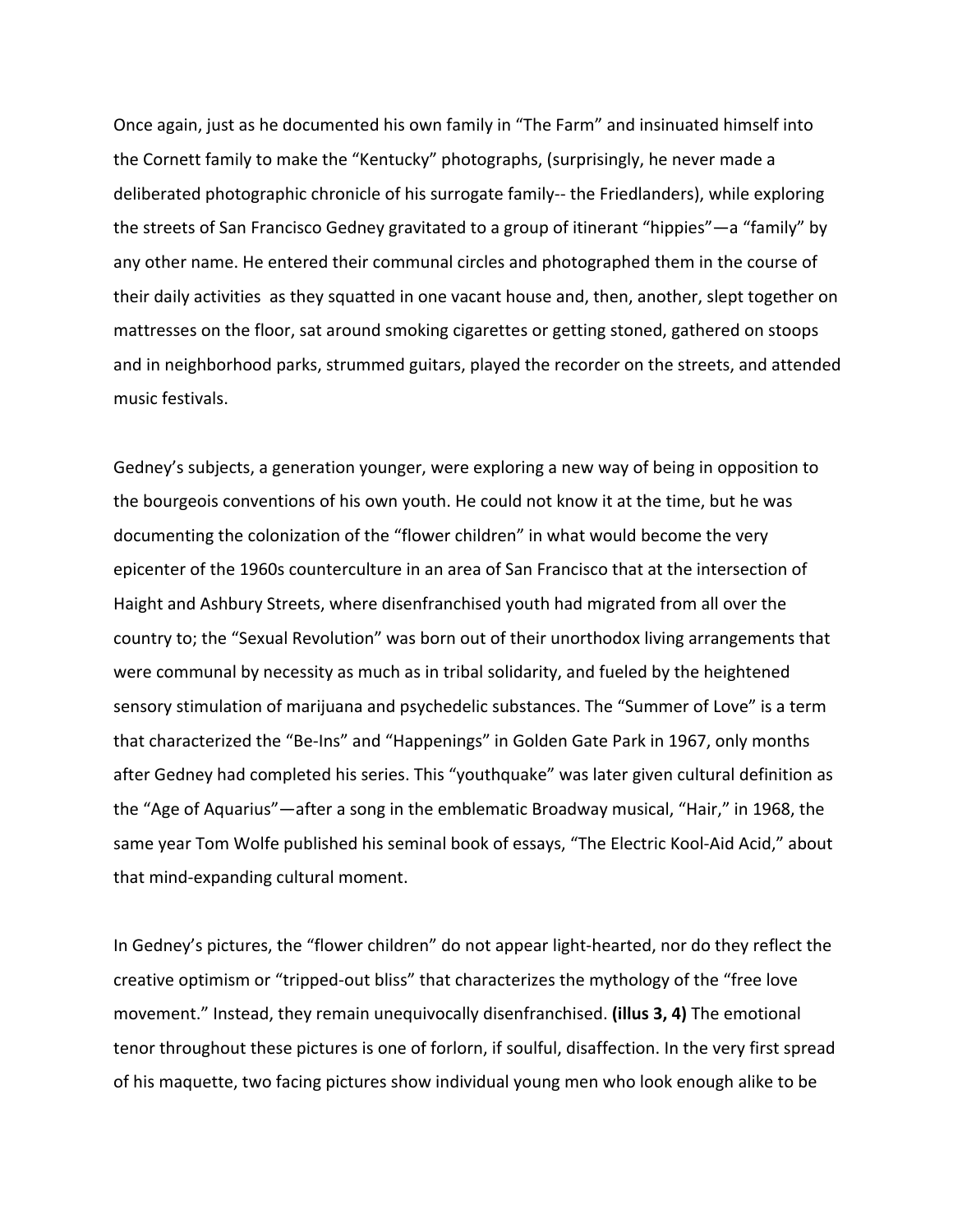mistaken for the same person, each one in fetal repose, one on blankets draping a couch, the other lying above the covers on a bed. In some of the pictures, reclining individuals or couples are consumed within a swirl of unkempt blankets and sheets— as if caught in cross currents that render them virtually inert.

In one haunting image, a young man is curled up asleep in an armchair as another figure, almost in silhouette, leans against the doorway, his back to the room, looking down into a stairwell. **(illus 5)** A mood of idle dislocation is established by the interplay of gestures, the reclining man's knees, side by side, facing one direction, in visual dialogue with the standing figure's arms, bent and parallel with his hands in his pockets, in perfect counterpoint.

On the surface, the pictures in "A Time of Youth" are less resolved than the photographer's two previous bodies of work. Inherent in the look of these photographs— their compositional asymmetry, less-articulated tonal ranges, and denser light—is the expression of Gedney's own existential uncertainties in the wake of their "floating existence," as he defined it, villiand his proximity to their unself-conscious sexual activity. In one playfully erotic image, a handsome young man with long, well-groomed blond hair and muttonchop sideburns, who does not appear to be part of the band of hippies, leans languorously against a store window in a tight, boldly striped long sleeve pullover; his finely checked pants are tight enough to outline his genitals in semi-arousal. **(illus 6)** At first glance, his hands are crossed at his waist, posing an alluring visual riddle; in fact, they are the hands of the girl standing behind him, her arms slipped under his own, her face peeking out above his right shoulder. On his face is what is called, euphemistically, a "shit-eating" grin.

"I must tell you that we artists cannot tread the path of Beauty without Eros keeping company with us and appointing himself as our guide," writes Thomas Mann in *Death in Venice*. <sup>ix</sup>Gedney would later echo the presence of Eros as he wrote about the evenings in San Francisco, describing in his notebook a "restlessness, the need to search in forbidden places, but always coming back to the self, alone." x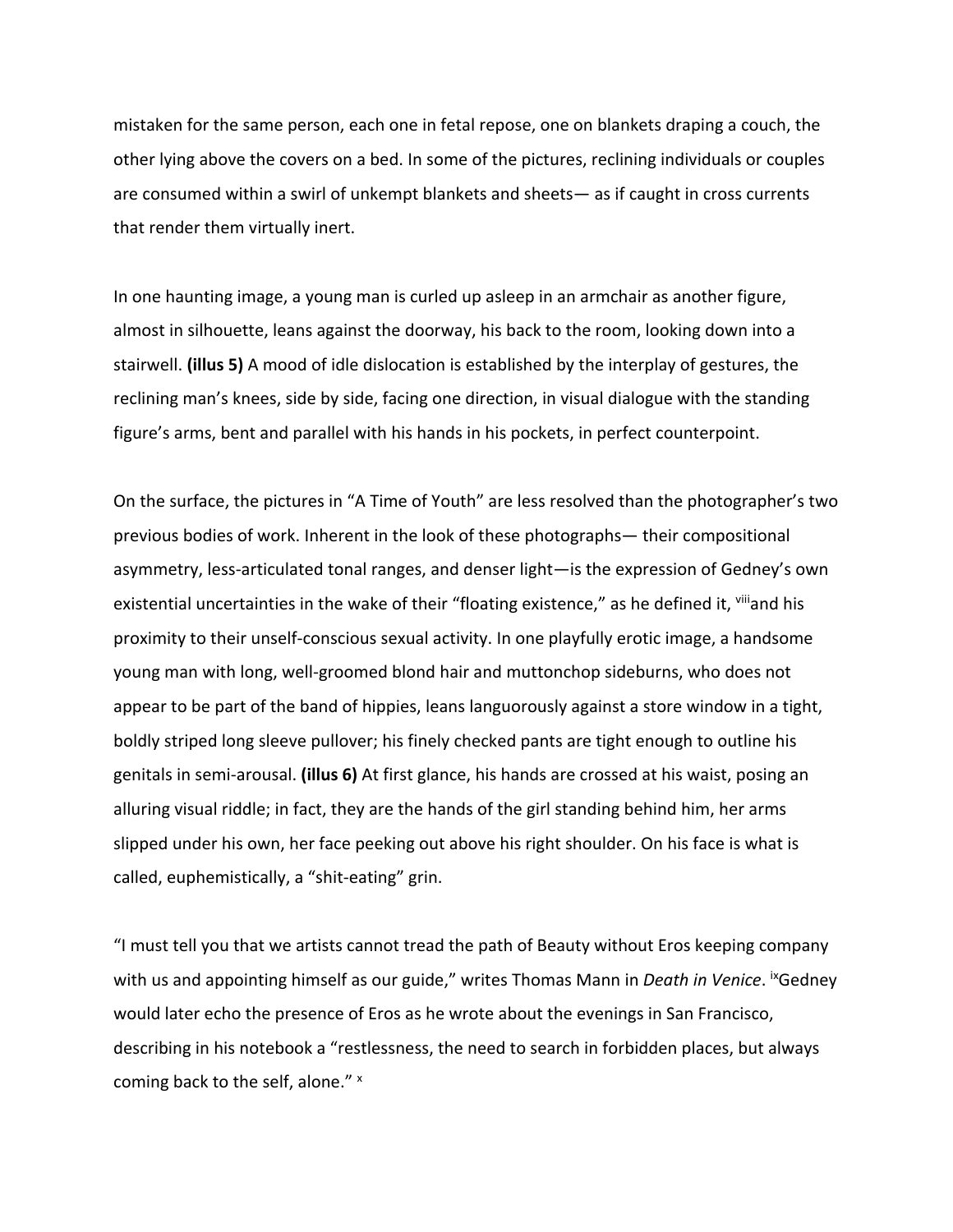While the couples in his pictures are mostly heterosexual, some photographs allow an ambiguous reading about their sexuality. Ultimately, for Gedney, the photographs in "A Time of Youth" register a new visual vocabulary, one that seems to communicate his own dislocation within the experience as much as the anxious uncertainties of the youth in his pictures.

While Gedney was photographing the hippie tribe in San Francisco, John Szarkowski was putting together what would become a landmark exhibit in the history of photography at the Museum of Modern Art, entitled "New Documents," which introduced the work of Diane Arbus, Lee Friedlander and Garry Winogrand. Szarkowski asserted that, until then, the aim of documentary photography had been to show what was wrong with the world, as a way to generate interest in rectifying it. But this show signaled a change. "In the past decade a new generation of photographers has directed the documentary approach toward more personal ends," he wrote in the wall text for the show. "Their aim has been not to reform life, but to know it." xi

Szarkowski had defined a mutational shift in photographic artmaking at the very moment that Gedney's own artistic impulses exemplified it. Gedney's work in San Francisco captured not only the chaos and confusion in the lives of his subjects but, equally, his existential turmoil in relation to them. Upon his return to New York, Szarkowski offered Gedney a one-man show at the Museum of Modern Art that included images of the Cornett family in Kentucky and the youth in San Francisco, which opened in December 1968.

"Gedney has not created polemical or propaganda pictures," states the MoMA press release for the exhibit. "Rather, with grace and clarity, he depicts the personal and universal aspects of two groups that society considers outside its value system: the San Francisco radicals who have dropped out by choice, and the mountain people who have been dropped out by the choice of history." In the wall text, John Szarkowski observes that the individuals in Gedney's pictures are more complex and more interesting than the clichés: "These are not photographs of hillbillies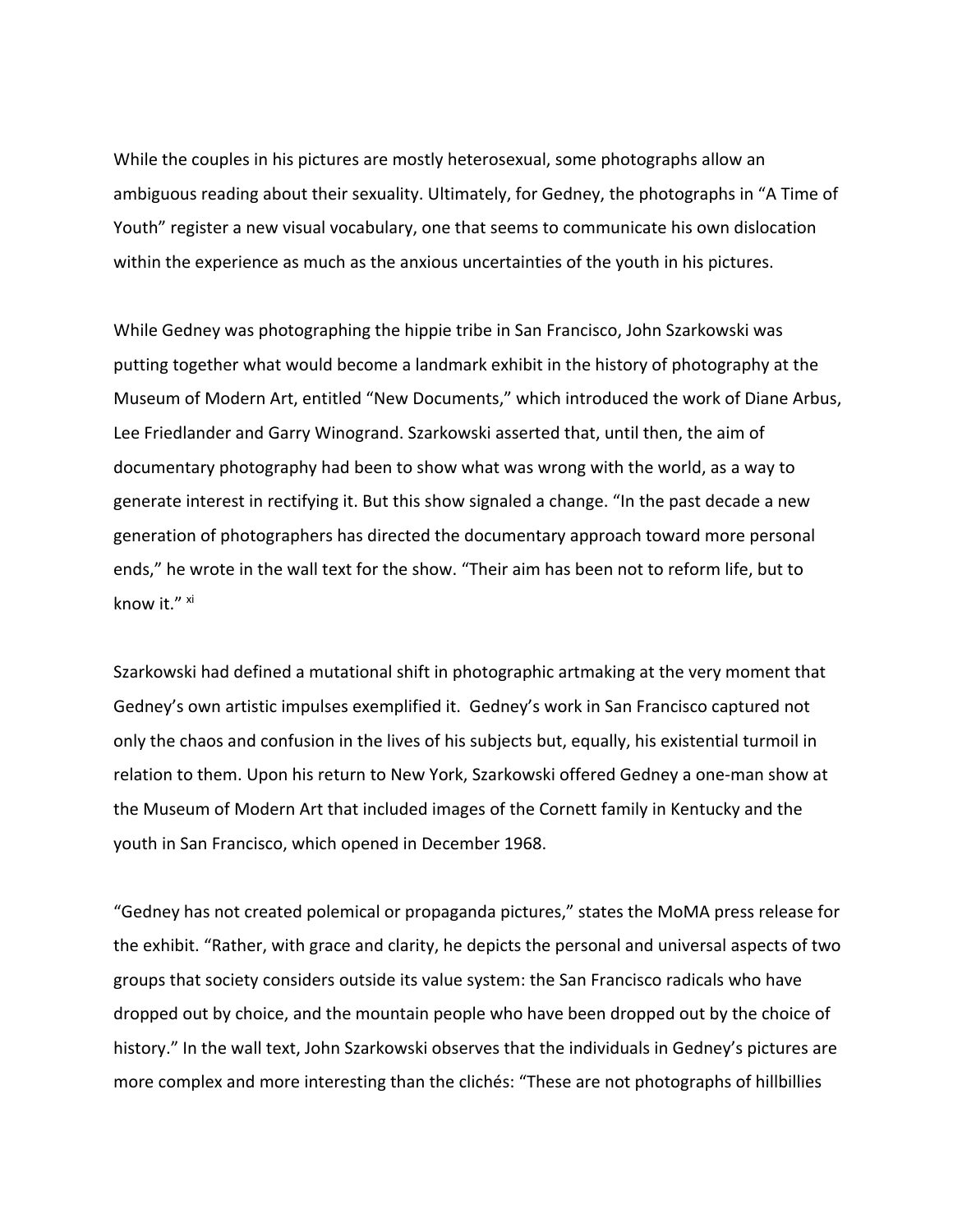and hippies, but of people living precariously under difficulty…. Gedney, being a good witness, does not attempt to direct our verdict concerning the quality of these lives. He does allow us to see that they are in many ways much like our own." xii

Soon after his exhibit at MoMA, Gedney, who had begun a preliminary sequence of his San Francisco pictures, made an elaborate notebook entry about the structure of the book he intended for the work. "I am attempting a literary form in visual terms," he wrote. <sup>xiii</sup> And, then, he mapped out a distinct narrative structure, not unlike that of a novel, with seven individual sections: "The morning, *awakening*;" "The day outside;" "Change and reestablishing;" "The day inside; "The night;" "The new pad;" and "Codification."

He specified the proportion of the book – 8  $\frac{1}{2}$  inches x 8  $\frac{1}{2}$  inches—allowing for a variation in size so long as the book remained in square format. His final dummy of "A Time of Youth," to which this publication maintains exacting fidelity, adheres to his narrative structure, absent any identifying section headings or breaks. "I am telling a story with characters that reappear and scenes that are repeated," he wrote in his notebook entry. Definitive, if unidentified, protagonists do appear throughout the pictures in the various activities that constitute its sequential narrative; leitmotifs, too, permeate the series, such as the recorder player who shows up from time to time throughout the work.

In Gedney's notes, he divulges something of a revelation about the San Francisco youth he had documented, yet his conclusion is colored by the distrust with which he kept his own feelings at a distinct protective remove. "The power of youth, the proclamation of a new way… is only the old way made to look new, the power of rebirth, the breaking down of the self if only for a few hours to become part of a crowd, a community, the feeling of spring and new trust in love, however false." xiv

Gedney included an epigraph at the beginning of the dummy--"They seem to be doing happy things sadly, or maybe they're doing sad things happily"— John Cage. An artistic deity for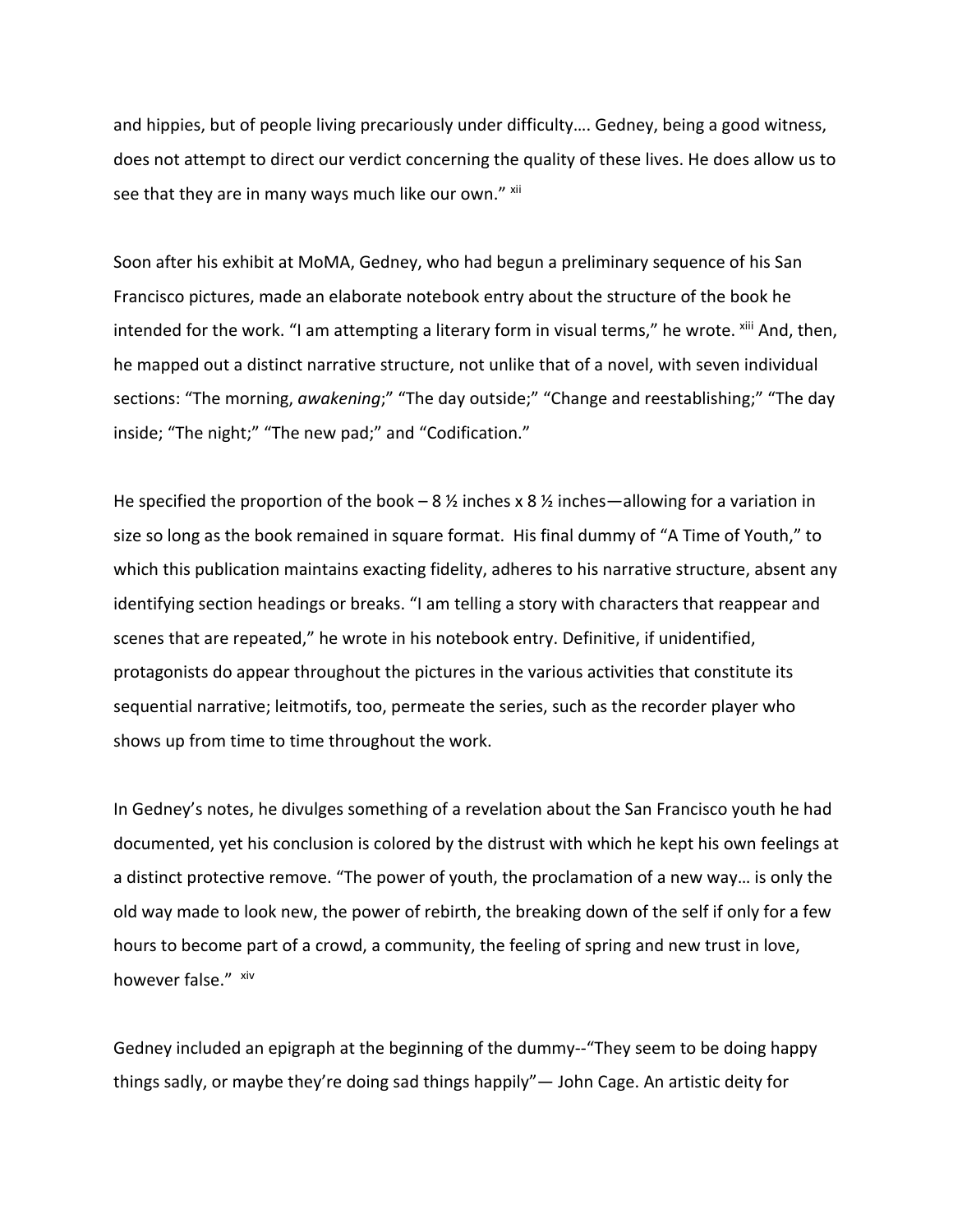Gedney, Cage strikes an oracular note about the book that, by all intents and purposes, reflects the tone of the story Gedney found himself telling with the pictures.

The title, "A Time of Youth" first appears in his journal entry on March 19, 1969 and he completed the maquette on April 16, 1969. "While I don't have a definitive quote or journal entry from Gedney on why he chose "A Time of Youth" as the title," reported Lisa McCarthy, who was curator of the Gedney archive at Duke university from 2014-2019 and initiated the first exhibition of Gedney's book projects, "I can confirm that he considered these in journal entries at some point in the process: "Youth;" "A Cult of Youth;" "A Voyage of Youth;" "An Odyssey of Youth;" "Youth Odyssey;" "91 Photographs - San Francisco 1966-1967;" "Youth - 91 Photographs - San Francisco 1966-1967."xv

In the mid-1960s, Duane Michals was first to introduce the single-image, multi-frame narrative sequence to modern photography. Whether Gedney was influenced by Michals' sequences directly, or not, the fact of their contemporaneous exploration of storytelling in photographic imagery is noteworthy. Michals departed from factual documentation by constructing the circumstances in his pictures; his stories from beginning, middle and end were invented, often with allegorical **intent**. Gedney's stories, by contrast, were discovered in the moment, observed, captured from real-life, grounded in factual reality, and unfold in a non-linear narrative with the accumulation of images in book form.

The trajectory of Gedney's work is consistent with the evolution of photographic artmaking in his own time, from the bedrock documentation of Walker Evans and Robert Frank to his direct contemporaries in their depictions of contemporary tribal forms, both Bruce Davidson, with Brooklyn Street Gang and Danny Lyon, with his series, The Bikeriders, in 1968. "Gedney seemingly always photographed the same way throughout his career, using the same stylistic tools drawn from documentary photography- a small format, a direct focus, black and white prints," writes Gilles Mora, "and never tempted by anything beyond an unaffected vision of reality."xvi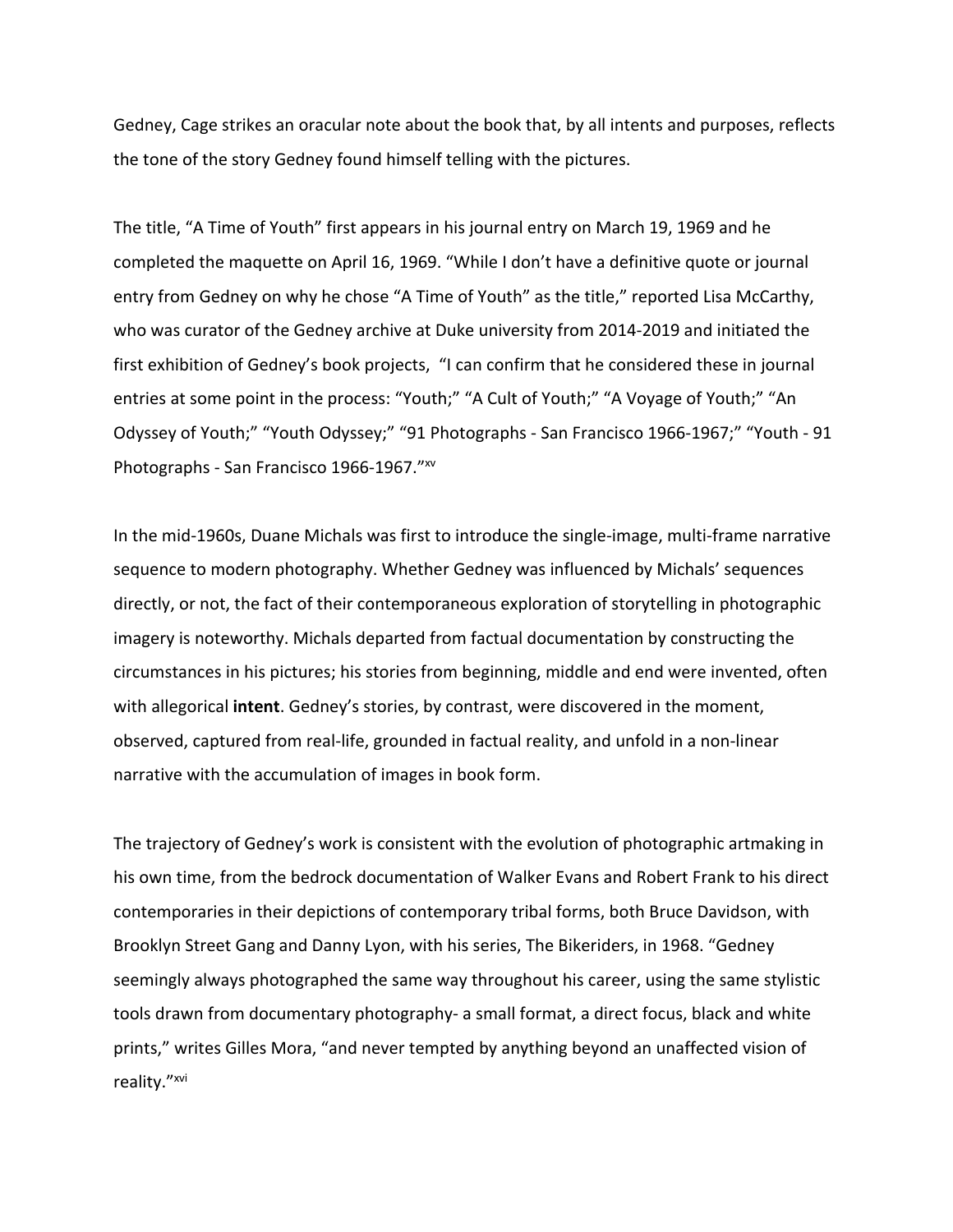"'A Time of Youth' is not merely a project on the hippie communes of that era but rather an homage to Youth, Gedney's great motivation," Mora writes. "Many of his photos are a hymn to an age he knows to be transient, full of ambiguities, freighted with a fascinating immaturity. William Gedney's gaze possesses the emotionally moving lucidity of a man who understands he is already excluded from that fragile and dazzling beauty. His most endearing portraits reveal, behind an adolescent innocence, the seeds of a sexual attraction that never leaves him, one that he urgently needs to capture and that, he understands, has become the absolute driving force of his photographic impulse. Gedney himself described this impulse as no more than "The project of the mind into flesh."xvii

Gedney was urbane and well-read, a committed teacher at the Cooper Union and Pratt Institute, and a single-minded artist. "I am concerned with making a good photograph—an uncropped blending of form, value and content," he wrote in a draft of a letter about "A Time of Youth" to a publisher. "I prefer the ordinary action, the intimate gesture, an image whose form is an instinctive reaction to the material." xviii

His natural inclination to make books of his photographs—there are maquettes for **seven** books among his papers at Duke University—may have been motivated by the absence of platforms for viewing photographs in the era in which he worked. Until the early 1960s, there had been only one photography gallery in New York—The Limelight Gallery-- which also doubled as a West Village coffee house. Helen Gee, who owned it, barely sold a picture and had to close the gallery in 1961. There was nothing of a market for lens-based art and scarcely any demand for photography books. During the landmark "New Documents" show at MoMA in 1967, Diane Arbus, Lee Friedlander and Garry Winogrand all received inquiries from a guard at MOMA to buy their pictures. "Diane and Garry and I talked about it because we didn't know what [to do]," Friedlander recalled fifty years later. "We'd never sold a print. We decided that \$25 was right. And that was the only sale we made." xixLee Witkin would not open his gallery until 1969, the only photography gallery in New York for several more years; his first exhibition introduced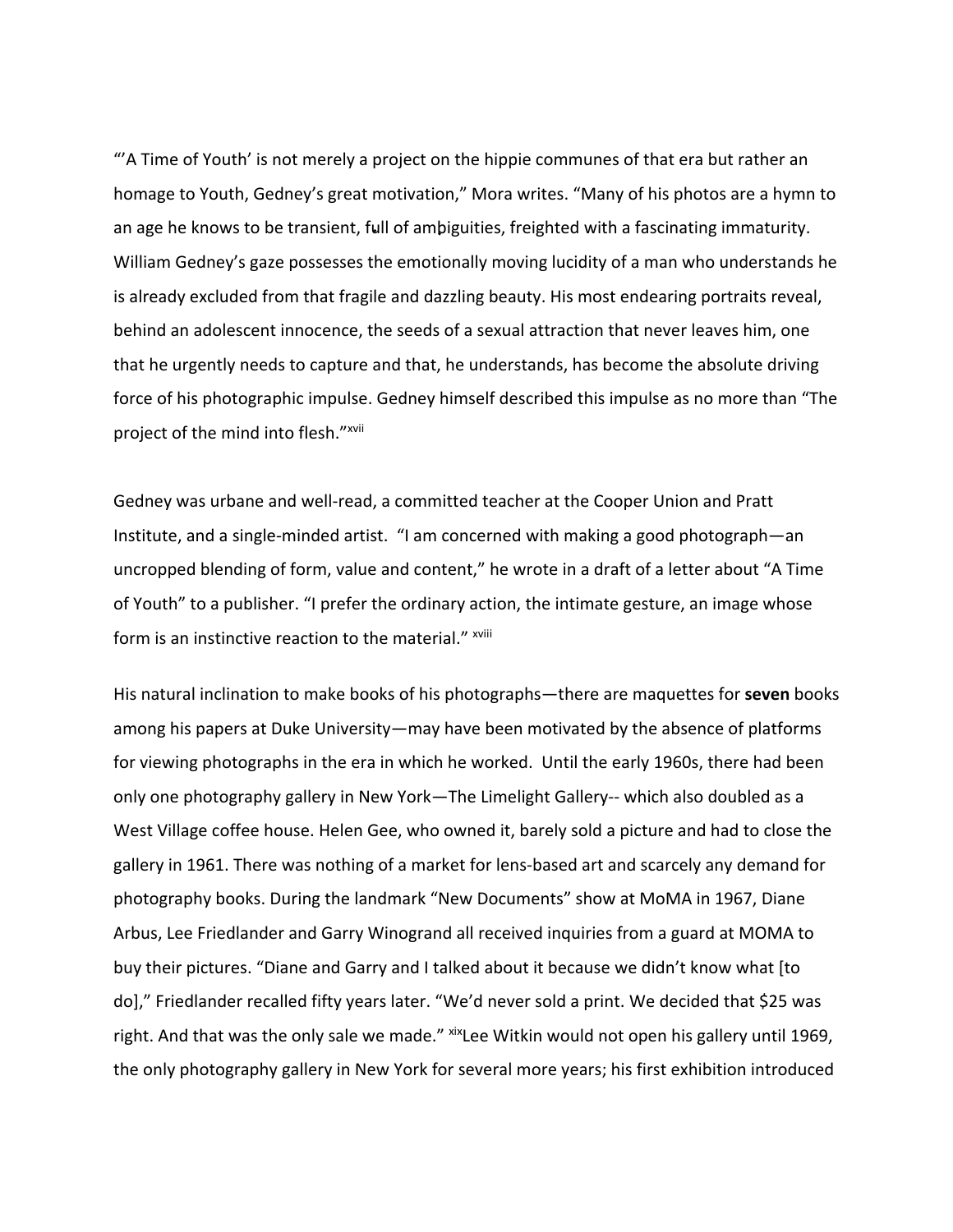several emerging photographers: Duane Michals, George Tice, and Burk Uzzle. Their prints were priced at \$15-\$35. Only three were sold.

While it took enterprise and determination for Gedney to conceive of the San Francisco series as a book, necessity, too, was the mother of invention. There was simply no other platform for the work to be seen as an entity. That it is being published, finally, after fifty years, is a tribute to the scholarship and determination of Lisa McCarty **and** Margaret Sartor.

In 2000, on the occasion of an exhibition of Gedney's work at The San Francisco Museum of Modern Art, Vince Aletti, the photography critic, wrote that the photographer "put his passion, his longing, his care, and his intelligence into tough, tender pictures that burn even more brightly in their absence." xx In "A Time of Youth," Gedney was focused on making good photographs, one at a time, as he followed his exotic young subjects around, yet, without quite realizing it, he succeeded in producing a chronicle of historical relevance while leaving traces of his own existential condition that resonate beyond his personal experience.

New York, 2019

ENDNOTES –

iii

<sup>i</sup> William Gedney Photographs and Papers, David M. Rubenstein Rare Books and Manuscripts Library, Duke University. Box

ii William Gedney notebook entry, November 20, 1985. David M. Rubenstein Library.

iv Margaret Sartor, "What Was True," *What Was True: The Photographs and Notebooks of William Gedney* (New York: WW Norton/Lyndhurst, 2000) 16.

 $v$  Ibid, p ? or actual box in the library

vi Ibid

vii Maria Friedlander, Foreward, What Was True: The Photographs and Notebooks of William Gedney (New York: WW Norton/Lyndhurst, 2000)

viii What Was True?

ix Thomas Mann, Death in Venice, trans. David Luke (New York: Bantam Classics, 1988), p. 340.

x Margaret Sartor, "Short Distances and Definite Places," Only the Lonely, from "William Gedney: Only the Lonely: 1955-1984) 97<br><sup>xi</sup> MoMA files on-line archive exhibition history

xii Press release/Wall text, archive exhibition history, MoMA website